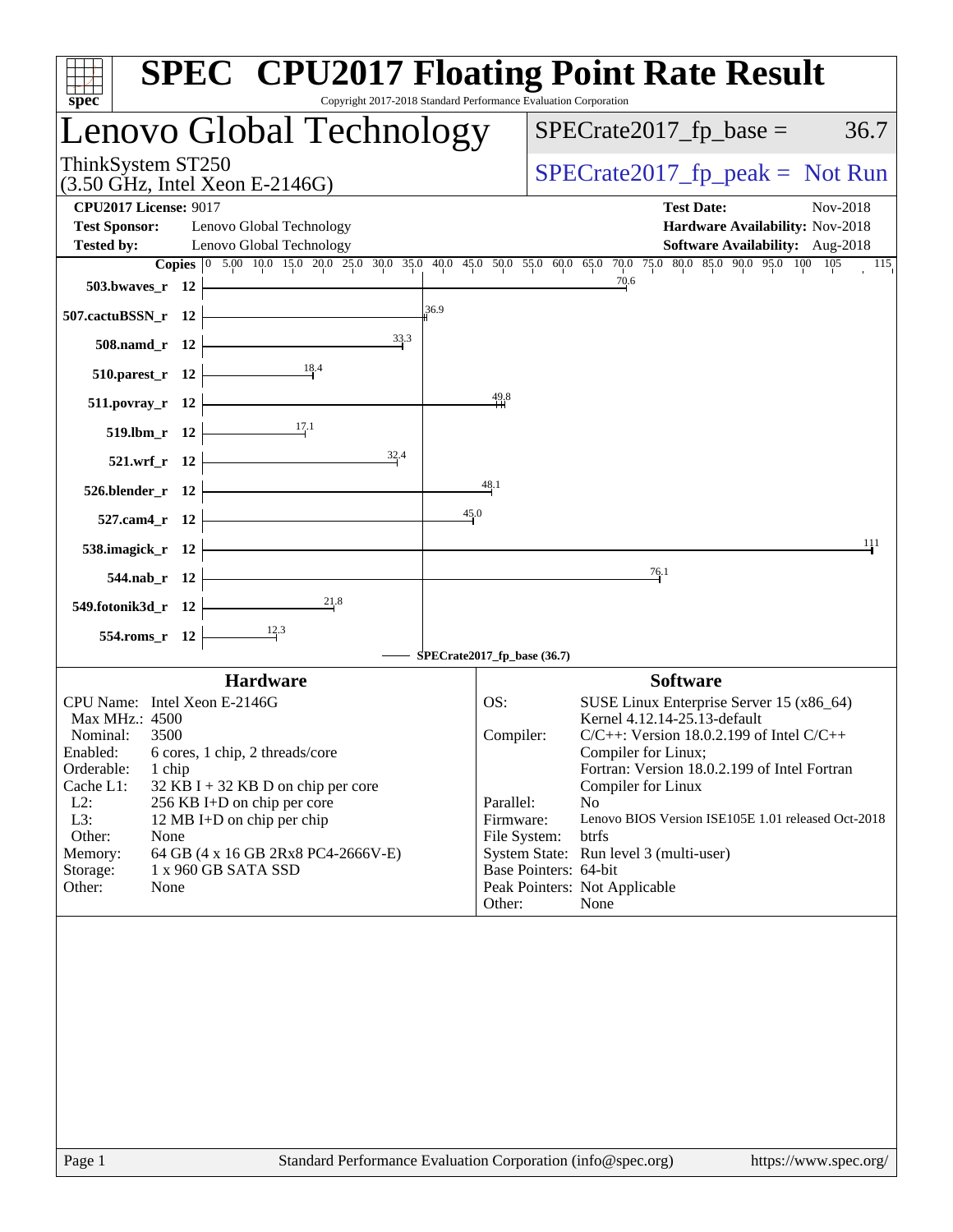

## Lenovo Global Technology

 $SPECTate2017<sub>fr</sub> peak = Not Run$  $SPECTate2017<sub>fp</sub> base =  $36.7$$ 

ThinkSystem ST250<br>(3.50 GHz, Intel Xeon E-2146G)

**[Test Sponsor:](http://www.spec.org/auto/cpu2017/Docs/result-fields.html#TestSponsor)** Lenovo Global Technology **[Hardware Availability:](http://www.spec.org/auto/cpu2017/Docs/result-fields.html#HardwareAvailability)** Nov-2018 **[Tested by:](http://www.spec.org/auto/cpu2017/Docs/result-fields.html#Testedby)** Lenovo Global Technology **[Software Availability:](http://www.spec.org/auto/cpu2017/Docs/result-fields.html#SoftwareAvailability)** Aug-2018

**[CPU2017 License:](http://www.spec.org/auto/cpu2017/Docs/result-fields.html#CPU2017License)** 9017 **[Test Date:](http://www.spec.org/auto/cpu2017/Docs/result-fields.html#TestDate)** Nov-2018

### **[Results Table](http://www.spec.org/auto/cpu2017/Docs/result-fields.html#ResultsTable)**

|                                            | <b>Base</b>   |                |            |                | <b>Peak</b> |                |       |               |                |              |                |              |                |              |
|--------------------------------------------|---------------|----------------|------------|----------------|-------------|----------------|-------|---------------|----------------|--------------|----------------|--------------|----------------|--------------|
| <b>Benchmark</b>                           | <b>Copies</b> | <b>Seconds</b> | Ratio      | <b>Seconds</b> | Ratio       | <b>Seconds</b> | Ratio | <b>Copies</b> | <b>Seconds</b> | <b>Ratio</b> | <b>Seconds</b> | <b>Ratio</b> | <b>Seconds</b> | <b>Ratio</b> |
| 503.bwayes_r                               | 12            | 1705           | 70.6       | 1705           | 70.6        | 1706           | 70.5  |               |                |              |                |              |                |              |
| 507.cactuBSSN r                            | 12            | 414            | 36.7       | <u>411</u>     | 36.9        | 407            | 37.4  |               |                |              |                |              |                |              |
| $508$ .namd $r$                            | 12            | 342            | 33.4       | 343            | 33.3        | 343            | 33.2  |               |                |              |                |              |                |              |
| 510.parest_r                               | 12            | 1704           | 18.4       | 1706           | 18.4        | 1715           | 18.3  |               |                |              |                |              |                |              |
| 511.povray_r                               | 12            | 557            | 50.3       | 572            | 49.0        | 562            | 49.8  |               |                |              |                |              |                |              |
| 519.lbm r                                  | 12            | 742            | 17.1       | 742            | 17.1        | 742            | 17.0  |               |                |              |                |              |                |              |
| $521$ .wrf r                               | 12            | 831            | 32.4       | 831            | 32.4        | 832            | 32.3  |               |                |              |                |              |                |              |
| 526.blender r                              | 12            | 380            | 48.1       | 379            | 48.2        | 380            | 48.1  |               |                |              |                |              |                |              |
| $527$ .cam $4r$                            | 12            | 467            | 45.0       | 467            | 44.9        | 466            | 45.1  |               |                |              |                |              |                |              |
| 538.imagick_r                              | 12            | 268            | <b>111</b> | 268            | 111         | 267            | 112   |               |                |              |                |              |                |              |
| $544$ .nab_r                               | 12            | 265            | 76.3       | 266            | 76.0        | 265            | 76.1  |               |                |              |                |              |                |              |
| 549.fotonik3d r                            | 12            | 2147           | 21.8       | 2147           | 21.8        | 2146           | 21.8  |               |                |              |                |              |                |              |
| $554$ .roms $r$                            | 12            | 1551           | 12.3       | 1554           | 12.3        | 1557           | 12.2  |               |                |              |                |              |                |              |
| $SPECrate2017$ fp base =                   |               |                | 36.7       |                |             |                |       |               |                |              |                |              |                |              |
| $SPECrate2017$ fp peak =<br><b>Not Run</b> |               |                |            |                |             |                |       |               |                |              |                |              |                |              |

Results appear in the [order in which they were run.](http://www.spec.org/auto/cpu2017/Docs/result-fields.html#RunOrder) Bold underlined text [indicates a median measurement.](http://www.spec.org/auto/cpu2017/Docs/result-fields.html#Median)

### **[Submit Notes](http://www.spec.org/auto/cpu2017/Docs/result-fields.html#SubmitNotes)**

 The taskset mechanism was used to bind copies to processors. The config file option 'submit' was used to generate taskset commands to bind each copy to a specific processor. For details, please see the config file.

### **[Operating System Notes](http://www.spec.org/auto/cpu2017/Docs/result-fields.html#OperatingSystemNotes)**

Stack size set to unlimited using "ulimit -s unlimited"

### **[General Notes](http://www.spec.org/auto/cpu2017/Docs/result-fields.html#GeneralNotes)**

Environment variables set by runcpu before the start of the run: LD\_LIBRARY\_PATH = "/home/cpu2017-1.0.5-ic18.0u2/lib/ia32:/home/cpu2017-1.0.5-ic18.0u2/lib/intel64" LD\_LIBRARY\_PATH = "\$LD\_LIBRARY\_PATH:/home/cpu2017-1.0.5-ic18.0u2/je5.0.1-32:/home/cpu2017-1.0.5-ic18.0u2/je5.0.1-64"

 Binaries compiled on a system with 1x Intel Core i7-6700K CPU + 32GB RAM memory using Redhat Enterprise Linux 7.5 Transparent Huge Pages enabled by default Prior to runcpu invocation Filesystem page cache synced and cleared with: sync; echo 3> /proc/sys/vm/drop\_caches Yes: The test sponsor attests, as of date of publication, that CVE-2017-5754 (Meltdown) is mitigated in the system as tested and documented. Yes: The test sponsor attests, as of date of publication, that CVE-2017-5753 (Spectre variant 1)

**(Continued on next page)**

| Page 2 | Standard Performance Evaluation Corporation (info@spec.org) | https://www.spec.org/ |
|--------|-------------------------------------------------------------|-----------------------|
|--------|-------------------------------------------------------------|-----------------------|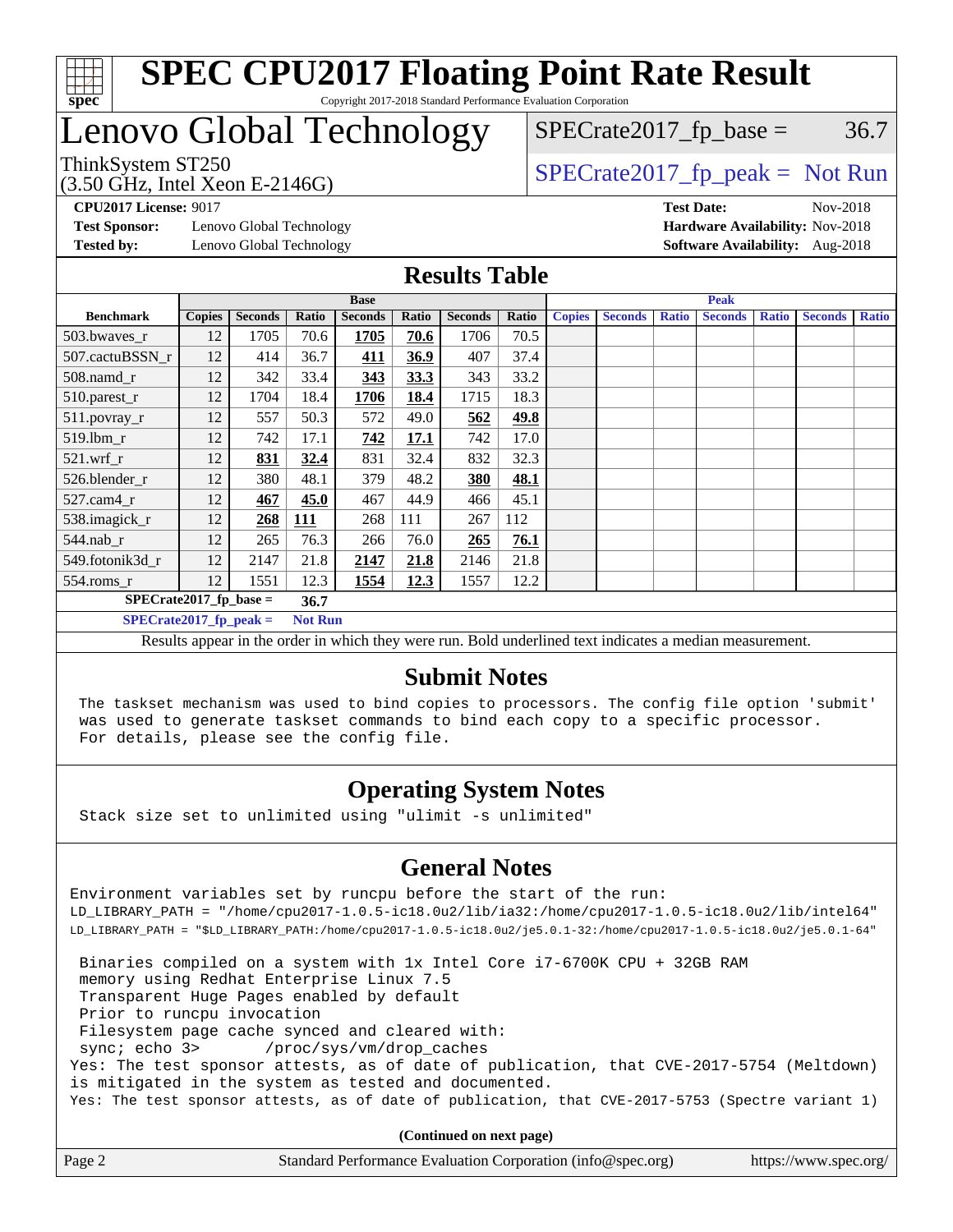| SI<br>Dе<br>Q |  |  |  |  |  |  |
|---------------|--|--|--|--|--|--|

## Lenovo Global Technology

ThinkSystem ST250  $SPECrate2017$  fp\_peak = Not Run

 $SPECTate2017<sub>fp</sub> base =  $36.7$$ 

(3.50 GHz, Intel Xeon E-2146G)

**[Test Sponsor:](http://www.spec.org/auto/cpu2017/Docs/result-fields.html#TestSponsor)** Lenovo Global Technology **[Hardware Availability:](http://www.spec.org/auto/cpu2017/Docs/result-fields.html#HardwareAvailability)** Nov-2018 **[Tested by:](http://www.spec.org/auto/cpu2017/Docs/result-fields.html#Testedby)** Lenovo Global Technology **[Software Availability:](http://www.spec.org/auto/cpu2017/Docs/result-fields.html#SoftwareAvailability)** Aug-2018

**[CPU2017 License:](http://www.spec.org/auto/cpu2017/Docs/result-fields.html#CPU2017License)** 9017 **[Test Date:](http://www.spec.org/auto/cpu2017/Docs/result-fields.html#TestDate)** Nov-2018

### **[General Notes \(Continued\)](http://www.spec.org/auto/cpu2017/Docs/result-fields.html#GeneralNotes)**

is mitigated in the system as tested and documented. Yes: The test sponsor attests, as of date of publication, that CVE-2017-5715 (Spectre variant 2) is mitigated in the system as tested and documented.

### **[Platform Notes](http://www.spec.org/auto/cpu2017/Docs/result-fields.html#PlatformNotes)**

Page 3 Standard Performance Evaluation Corporation [\(info@spec.org\)](mailto:info@spec.org) <https://www.spec.org/> BIOS configuration: Choose Operating Mode set to Maximum Performance Choose Operating Mode set to Custom Mode CPU P-state Control set to Legacy Sysinfo program /home/cpu2017-1.0.5-ic18.0u2/bin/sysinfo Rev: r5974 of 2018-05-19 9bcde8f2999c33d61f64985e45859ea9 running on linux-nnmv Thu Nov 22 13:56:21 2018 SUT (System Under Test) info as seen by some common utilities. For more information on this section, see <https://www.spec.org/cpu2017/Docs/config.html#sysinfo> From /proc/cpuinfo model name : Intel(R) Xeon(R) E-2146G CPU @ 3.50GHz 1 "physical id"s (chips) 12 "processors" cores, siblings (Caution: counting these is hw and system dependent. The following excerpts from /proc/cpuinfo might not be reliable. Use with caution.) cpu cores : 6 siblings : 12 physical 0: cores 0 1 2 3 4 5 From lscpu: Architecture: x86\_64 CPU op-mode(s): 32-bit, 64-bit Byte Order: Little Endian  $CPU(s):$  12 On-line CPU(s) list: 0-11 Thread(s) per core: 2 Core(s) per socket: 6 Socket(s): 1 NUMA node(s): 1 Vendor ID: GenuineIntel CPU family: 6 Model: 158<br>Model name: 1158  $Intel(R)$  Xeon(R) E-2146G CPU @ 3.50GHz Stepping: 10 CPU MHz: 3500.000 CPU max MHz: 4500.0000 CPU min MHz: 800.0000 **(Continued on next page)**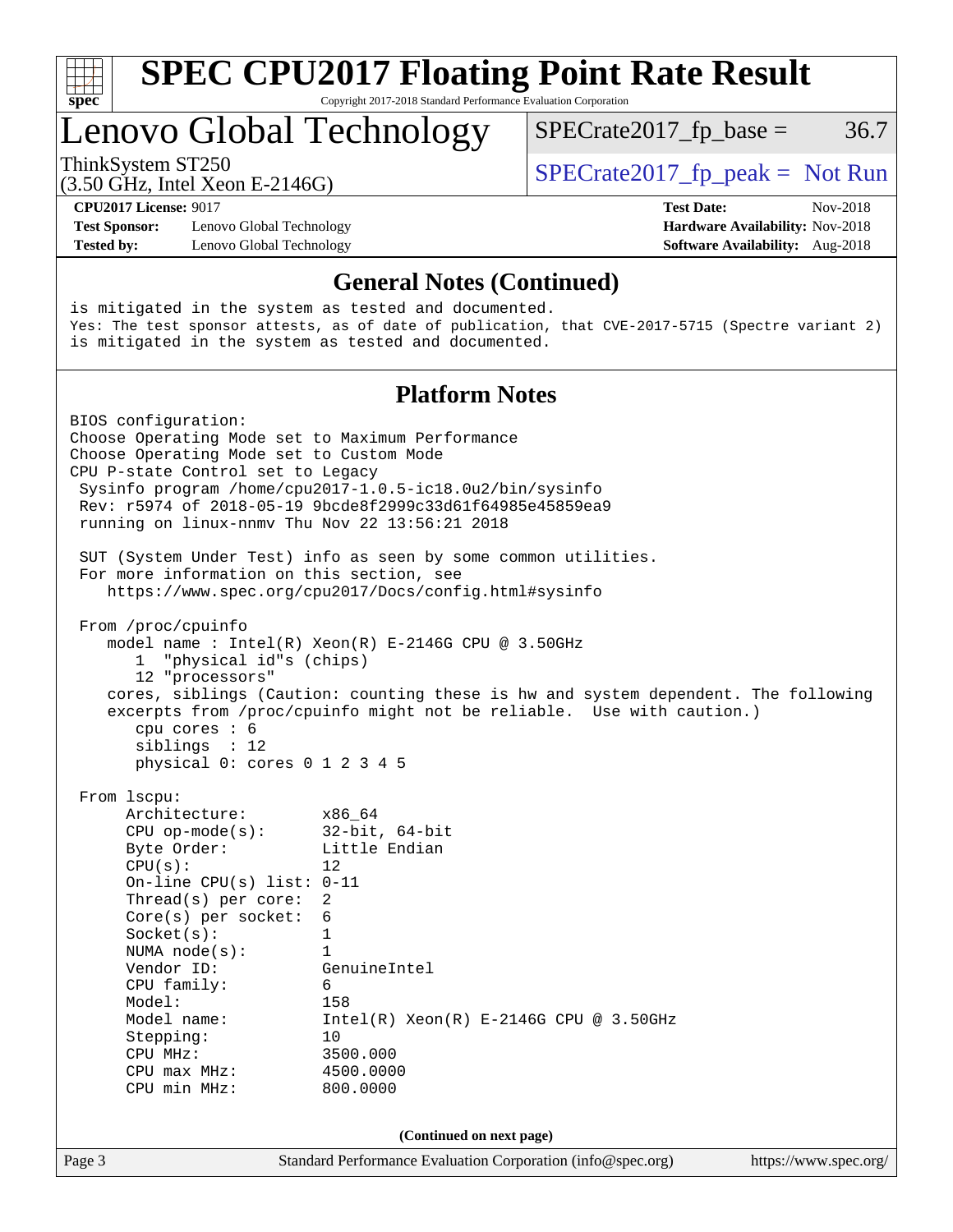

Lenovo Global Technology

 $SPECTate2017<sub>fp</sub> base =  $36.7$$ 

(3.50 GHz, Intel Xeon E-2146G)

ThinkSystem ST250  $SPECrate2017$  fp\_peak = Not Run

**[CPU2017 License:](http://www.spec.org/auto/cpu2017/Docs/result-fields.html#CPU2017License)** 9017 **[Test Date:](http://www.spec.org/auto/cpu2017/Docs/result-fields.html#TestDate)** Nov-2018

**[Test Sponsor:](http://www.spec.org/auto/cpu2017/Docs/result-fields.html#TestSponsor)** Lenovo Global Technology **[Hardware Availability:](http://www.spec.org/auto/cpu2017/Docs/result-fields.html#HardwareAvailability)** Nov-2018 **[Tested by:](http://www.spec.org/auto/cpu2017/Docs/result-fields.html#Testedby)** Lenovo Global Technology **[Software Availability:](http://www.spec.org/auto/cpu2017/Docs/result-fields.html#SoftwareAvailability)** Aug-2018

**[Platform Notes \(Continued\)](http://www.spec.org/auto/cpu2017/Docs/result-fields.html#PlatformNotes)**

| BogoMIPS:               | 7008.00  |
|-------------------------|----------|
| Virtualization:         | $VT - x$ |
| $L1d$ cache:            | 32K      |
| Lli cache:              | 32K      |
| $L2$ cache:             | 256K     |
| $L3$ cache:             | 12288K   |
| NUMA $node0$ $CPU(s)$ : | $0 - 11$ |
| Flaqs:                  | fpu vme  |

de pse tsc msr pae mce cx8 apic sep mtrr pge mca cmov pat pse36 clflush dts acpi mmx fxsr sse sse2 ss ht tm pbe syscall nx pdpe1gb rdtscp lm constant\_tsc art arch\_perfmon pebs bts rep\_good nopl xtopology nonstop\_tsc cpuid aperfmperf tsc\_known\_freq pni pclmulqdq dtes64 monitor ds\_cpl vmx smx est tm2 ssse3 sdbg fma cx16 xtpr pdcm pcid sse4\_1 sse4\_2 x2apic movbe popcnt tsc\_deadline\_timer aes xsave avx f16c rdrand lahf\_lm abm 3dnowprefetch cpuid\_fault epb invpcid\_single pti ssbd ibrs ibpb stibp tpr\_shadow vnmi flexpriority ept vpid fsgsbase tsc\_adjust bmi1 hle avx2 smep bmi2 erms invpcid rtm mpx rdseed adx smap clflushopt intel\_pt xsaveopt xsavec xgetbv1 xsaves dtherm ida arat pln pts hwp hwp\_notify hwp\_act\_window hwp\_epp flush\_l1d

 /proc/cpuinfo cache data cache size : 12288 KB

 From numactl --hardware WARNING: a numactl 'node' might or might not correspond to a physical chip. available: 1 nodes (0) node 0 cpus: 0 1 2 3 4 5 6 7 8 9 10 11 node 0 size: 64365 MB

 node 0 free: 62884 MB node distances: node 0

0: 10

 From /proc/meminfo MemTotal: 65910156 kB HugePages\_Total: 0 Hugepagesize: 2048 kB

 From /etc/\*release\* /etc/\*version\* os-release: NAME="SLES" VERSION="15" VERSION\_ID="15" PRETTY\_NAME="SUSE Linux Enterprise Server 15" ID="sles" ID\_LIKE="suse" ANSI\_COLOR="0;32" CPE\_NAME="cpe:/o:suse:sles:15"

**(Continued on next page)**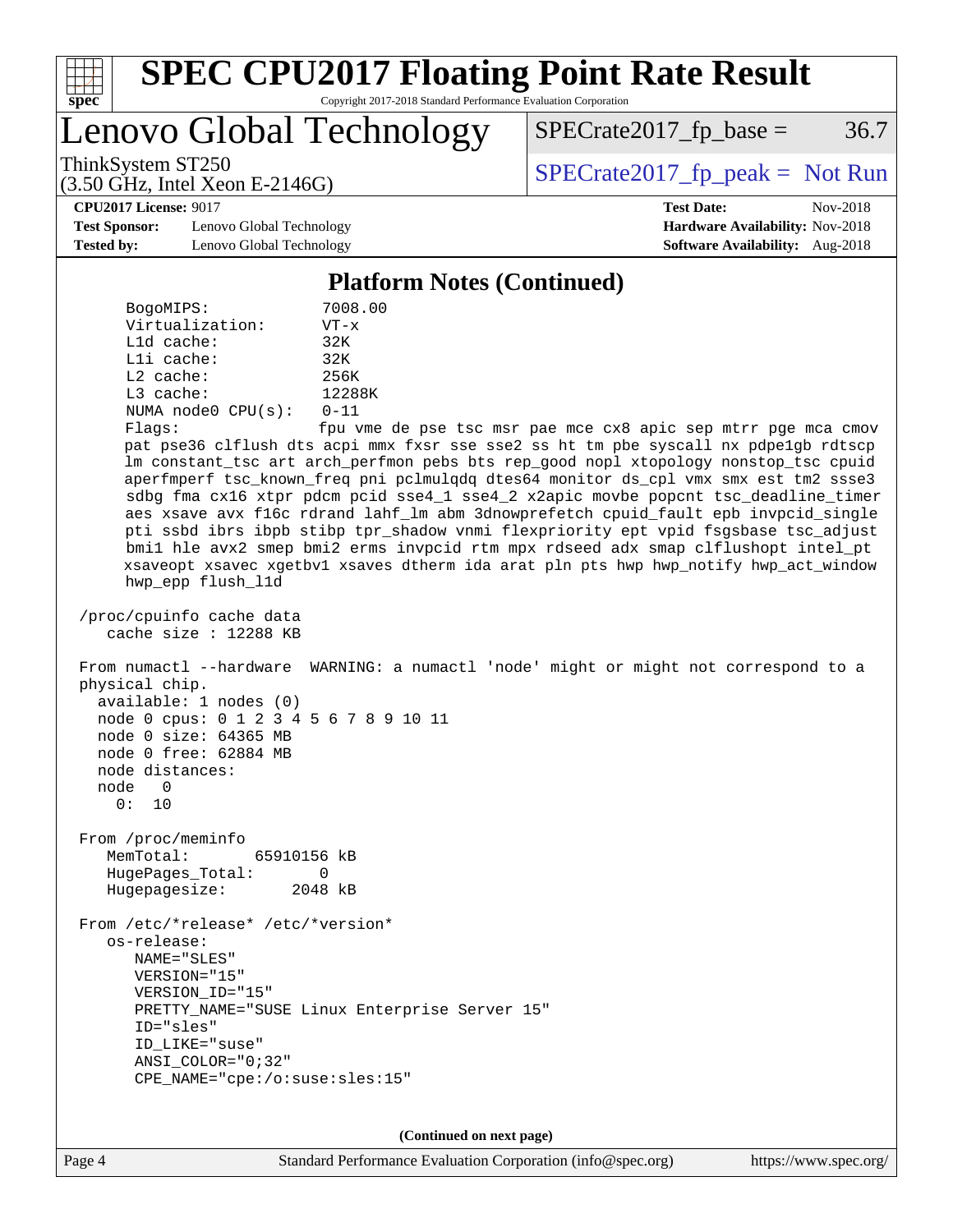| <b>SPEC CPU2017 Floating Point Rate Result</b><br>Copyright 2017-2018 Standard Performance Evaluation Corporation<br>spec <sup>®</sup>                                                                                                                                                                                                                                                     |                                                                                                     |  |  |  |  |
|--------------------------------------------------------------------------------------------------------------------------------------------------------------------------------------------------------------------------------------------------------------------------------------------------------------------------------------------------------------------------------------------|-----------------------------------------------------------------------------------------------------|--|--|--|--|
| Lenovo Global Technology                                                                                                                                                                                                                                                                                                                                                                   | $SPECrate2017_fp\_base =$<br>36.7                                                                   |  |  |  |  |
| ThinkSystem ST250<br>$(3.50$ GHz, Intel Xeon E-2146G)                                                                                                                                                                                                                                                                                                                                      | $SPECrate2017_fp\_peak = Not Run$                                                                   |  |  |  |  |
| <b>CPU2017 License: 9017</b><br><b>Test Sponsor:</b><br>Lenovo Global Technology<br><b>Tested by:</b><br>Lenovo Global Technology                                                                                                                                                                                                                                                          | <b>Test Date:</b><br>Nov-2018<br>Hardware Availability: Nov-2018<br>Software Availability: Aug-2018 |  |  |  |  |
| <b>Platform Notes (Continued)</b>                                                                                                                                                                                                                                                                                                                                                          |                                                                                                     |  |  |  |  |
| uname $-a$ :<br>Linux linux-nnmv 4.12.14-25.13-default #1 SMP Tue Aug 14 15:07:35 UTC 2018 (947aa51)<br>x86 64 x86 64 x86 64 GNU/Linux                                                                                                                                                                                                                                                     |                                                                                                     |  |  |  |  |
| Kernel self-reported vulnerability status:                                                                                                                                                                                                                                                                                                                                                 |                                                                                                     |  |  |  |  |
| CVE-2017-5754 (Meltdown):<br>Mitigation: PTI<br>CVE-2017-5753 (Spectre variant 1): Mitigation: __user pointer sanitization<br>CVE-2017-5715 (Spectre variant 2): Mitigation: Indirect Branch Restricted Speculation,<br>IBPB, IBRS FW                                                                                                                                                      |                                                                                                     |  |  |  |  |
| run-level 3 Nov 22 09:56                                                                                                                                                                                                                                                                                                                                                                   |                                                                                                     |  |  |  |  |
| SPEC is set to: /home/cpu2017-1.0.5-ic18.0u2<br>Size Used Avail Use% Mounted on<br>Filesystem<br>Type<br>btrfs 895G<br>/dev/sda2<br>18G 876G                                                                                                                                                                                                                                               | $2\%$ /home                                                                                         |  |  |  |  |
| Additional information from dmidecode follows. WARNING: Use caution when you interpret<br>this section. The 'dmidecode' program reads system data which is "intended to allow<br>hardware to be accurately determined", but the intent may not be met, as there are<br>frequent changes to hardware, firmware, and the "DMTF SMBIOS" standard.<br>BIOS Lenovo - [ISE105E-1.01]- 10/11/2018 |                                                                                                     |  |  |  |  |
| Memory:<br>4x Micron 18ASF2G72AZ-2G6D1 16 GB 2 rank 2666                                                                                                                                                                                                                                                                                                                                   |                                                                                                     |  |  |  |  |
| (End of data from sysinfo program)                                                                                                                                                                                                                                                                                                                                                         |                                                                                                     |  |  |  |  |
| <b>Compiler Version Notes</b>                                                                                                                                                                                                                                                                                                                                                              |                                                                                                     |  |  |  |  |
| $519.1$ bm_r(base) $538.imagick_r(base)$ $544.nab_r(base)$<br>CC                                                                                                                                                                                                                                                                                                                           |                                                                                                     |  |  |  |  |
| icc (ICC) 18.0.2 20180210<br>Copyright (C) 1985-2018 Intel Corporation. All rights reserved.                                                                                                                                                                                                                                                                                               |                                                                                                     |  |  |  |  |

============================================================================== CXXC 508.namd\_r(base) 510.parest\_r(base)

------------------------------------------------------------------------------

icpc (ICC) 18.0.2 20180210

Copyright (C) 1985-2018 Intel Corporation. All rights reserved. ------------------------------------------------------------------------------

============================================================================== CC 511.povray\_r(base) 526.blender\_r(base) ------------------------------------------------------------------------------

**(Continued on next page)**

Page 5 Standard Performance Evaluation Corporation [\(info@spec.org\)](mailto:info@spec.org) <https://www.spec.org/>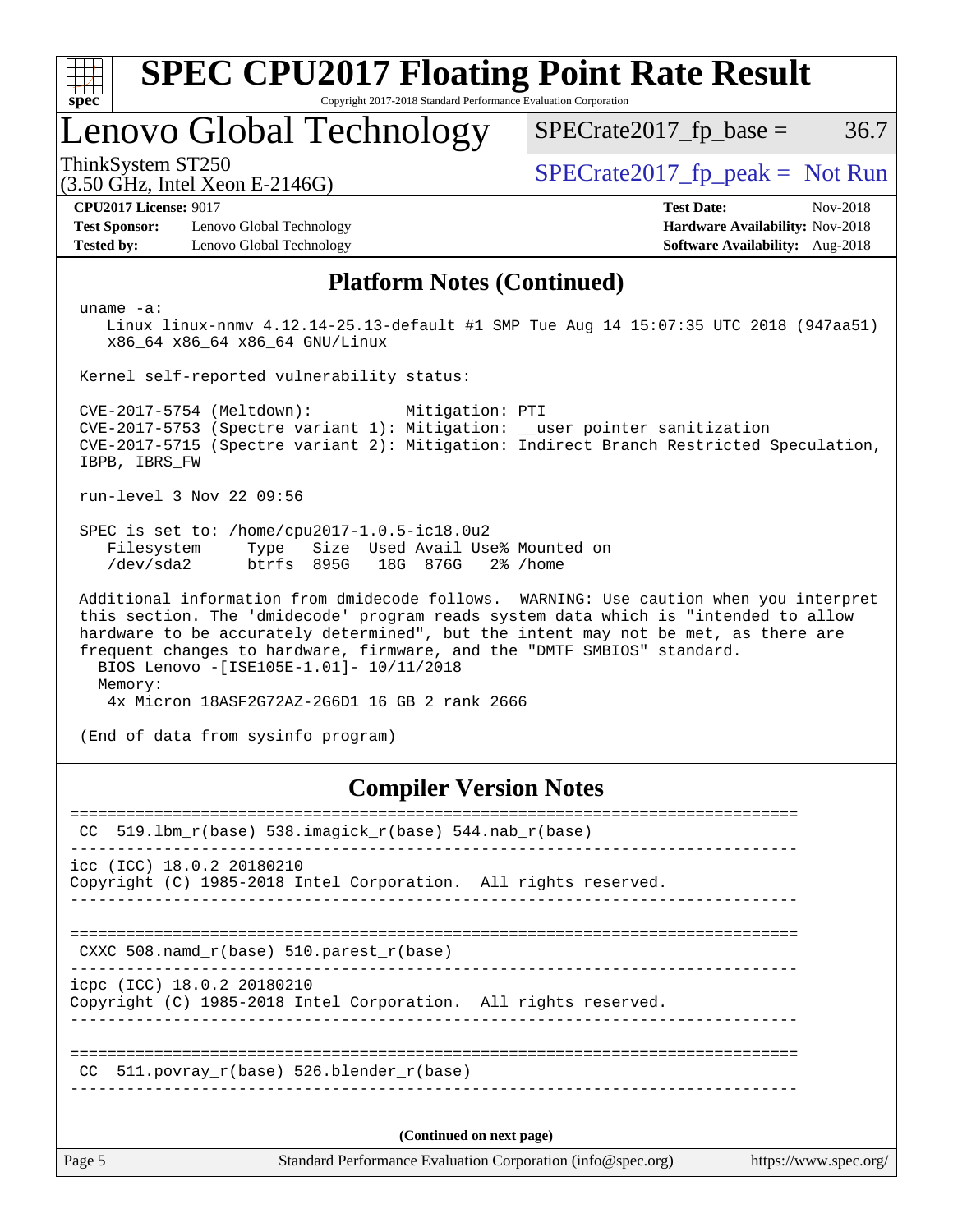| S<br>e<br>U |  |  |  |  |  |
|-------------|--|--|--|--|--|

# **[SPEC CPU2017 Floating Point Rate Result](http://www.spec.org/auto/cpu2017/Docs/result-fields.html#SPECCPU2017FloatingPointRateResult)**

Copyright 2017-2018 Standard Performance Evaluation Corporation

## Lenovo Global Technology

(3.50 GHz, Intel Xeon E-2146G)

 $SPECrate2017_fp\_peak = Not Run$ 

 $SPECTate2017_fp\_base = 36.7$ 

**[CPU2017 License:](http://www.spec.org/auto/cpu2017/Docs/result-fields.html#CPU2017License)** 9017 **[Test Date:](http://www.spec.org/auto/cpu2017/Docs/result-fields.html#TestDate)** Nov-2018 **[Test Sponsor:](http://www.spec.org/auto/cpu2017/Docs/result-fields.html#TestSponsor)** Lenovo Global Technology **[Hardware Availability:](http://www.spec.org/auto/cpu2017/Docs/result-fields.html#HardwareAvailability)** Nov-2018 **[Tested by:](http://www.spec.org/auto/cpu2017/Docs/result-fields.html#Testedby)** Lenovo Global Technology **[Software Availability:](http://www.spec.org/auto/cpu2017/Docs/result-fields.html#SoftwareAvailability)** Aug-2018

### **[Compiler Version Notes \(Continued\)](http://www.spec.org/auto/cpu2017/Docs/result-fields.html#CompilerVersionNotes)**

| icpc (ICC) 18.0.2 20180210<br>Copyright (C) 1985-2018 Intel Corporation. All rights reserved.<br>icc (ICC) 18.0.2 20180210<br>Copyright (C) 1985-2018 Intel Corporation. All rights reserved.<br>_________________________ |  |
|----------------------------------------------------------------------------------------------------------------------------------------------------------------------------------------------------------------------------|--|
|                                                                                                                                                                                                                            |  |
| FC 507.cactuBSSN r(base)                                                                                                                                                                                                   |  |
| icpc (ICC) 18.0.2 20180210<br>Copyright (C) 1985-2018 Intel Corporation. All rights reserved.<br>icc (ICC) 18.0.2 20180210                                                                                                 |  |
| Copyright (C) 1985-2018 Intel Corporation. All rights reserved.<br>ifort (IFORT) 18.0.2 20180210                                                                                                                           |  |
| Copyright (C) 1985-2018 Intel Corporation. All rights reserved.                                                                                                                                                            |  |
| $FC$ 503.bwaves_r(base) 549.fotonik3d_r(base) 554.roms_r(base)<br>ifort (IFORT) 18.0.2 20180210                                                                                                                            |  |
| Copyright (C) 1985-2018 Intel Corporation. All rights reserved.                                                                                                                                                            |  |
| $CC$ 521.wrf_r(base) 527.cam4_r(base)                                                                                                                                                                                      |  |
|                                                                                                                                                                                                                            |  |
| ifort (IFORT) 18.0.2 20180210<br>Copyright (C) 1985-2018 Intel Corporation. All rights reserved.<br>icc (ICC) 18.0.2 20180210                                                                                              |  |
| Copyright (C) 1985-2018 Intel Corporation. All rights reserved.                                                                                                                                                            |  |

### **[Base Compiler Invocation](http://www.spec.org/auto/cpu2017/Docs/result-fields.html#BaseCompilerInvocation)**

[C benchmarks](http://www.spec.org/auto/cpu2017/Docs/result-fields.html#Cbenchmarks): [icc -m64 -std=c11](http://www.spec.org/cpu2017/results/res2018q4/cpu2017-20181126-09900.flags.html#user_CCbase_intel_icc_64bit_c11_33ee0cdaae7deeeab2a9725423ba97205ce30f63b9926c2519791662299b76a0318f32ddfffdc46587804de3178b4f9328c46fa7c2b0cd779d7a61945c91cd35)

[C++ benchmarks:](http://www.spec.org/auto/cpu2017/Docs/result-fields.html#CXXbenchmarks) [icpc -m64](http://www.spec.org/cpu2017/results/res2018q4/cpu2017-20181126-09900.flags.html#user_CXXbase_intel_icpc_64bit_4ecb2543ae3f1412ef961e0650ca070fec7b7afdcd6ed48761b84423119d1bf6bdf5cad15b44d48e7256388bc77273b966e5eb805aefd121eb22e9299b2ec9d9)

[Fortran benchmarks](http://www.spec.org/auto/cpu2017/Docs/result-fields.html#Fortranbenchmarks): [ifort -m64](http://www.spec.org/cpu2017/results/res2018q4/cpu2017-20181126-09900.flags.html#user_FCbase_intel_ifort_64bit_24f2bb282fbaeffd6157abe4f878425411749daecae9a33200eee2bee2fe76f3b89351d69a8130dd5949958ce389cf37ff59a95e7a40d588e8d3a57e0c3fd751)

[Benchmarks using both Fortran and C](http://www.spec.org/auto/cpu2017/Docs/result-fields.html#BenchmarksusingbothFortranandC): [ifort -m64](http://www.spec.org/cpu2017/results/res2018q4/cpu2017-20181126-09900.flags.html#user_CC_FCbase_intel_ifort_64bit_24f2bb282fbaeffd6157abe4f878425411749daecae9a33200eee2bee2fe76f3b89351d69a8130dd5949958ce389cf37ff59a95e7a40d588e8d3a57e0c3fd751) [icc -m64 -std=c11](http://www.spec.org/cpu2017/results/res2018q4/cpu2017-20181126-09900.flags.html#user_CC_FCbase_intel_icc_64bit_c11_33ee0cdaae7deeeab2a9725423ba97205ce30f63b9926c2519791662299b76a0318f32ddfffdc46587804de3178b4f9328c46fa7c2b0cd779d7a61945c91cd35)

**(Continued on next page)**

Page 6 Standard Performance Evaluation Corporation [\(info@spec.org\)](mailto:info@spec.org) <https://www.spec.org/>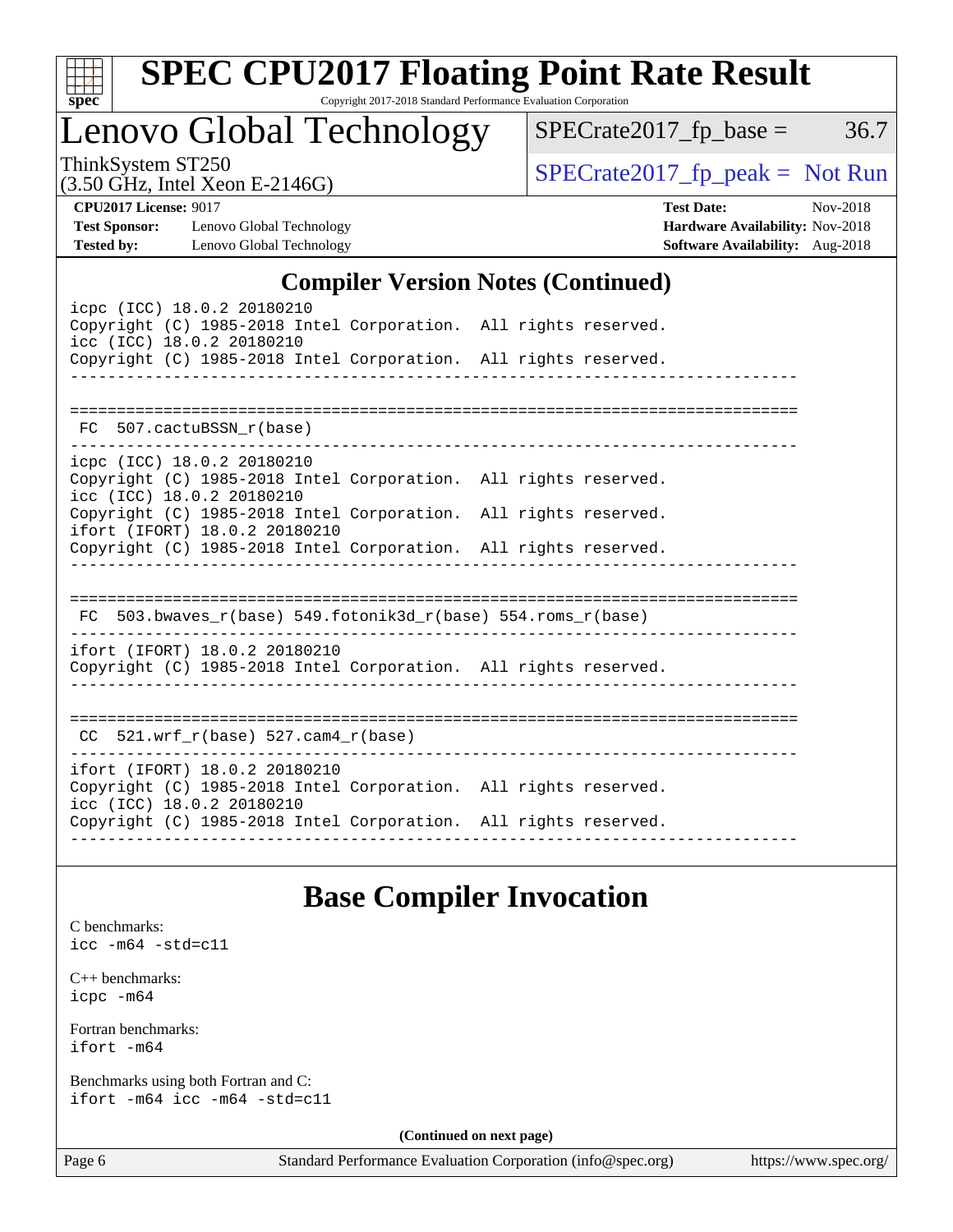

## Lenovo Global Technology

 $SPECTate2017<sub>fp</sub> base =  $36.7$$ 

(3.50 GHz, Intel Xeon E-2146G)

ThinkSystem ST250  $SPECrate2017$  fp\_peak = Not Run

**[Test Sponsor:](http://www.spec.org/auto/cpu2017/Docs/result-fields.html#TestSponsor)** Lenovo Global Technology **[Hardware Availability:](http://www.spec.org/auto/cpu2017/Docs/result-fields.html#HardwareAvailability)** Nov-2018 **[Tested by:](http://www.spec.org/auto/cpu2017/Docs/result-fields.html#Testedby)** Lenovo Global Technology **[Software Availability:](http://www.spec.org/auto/cpu2017/Docs/result-fields.html#SoftwareAvailability)** Aug-2018

**[CPU2017 License:](http://www.spec.org/auto/cpu2017/Docs/result-fields.html#CPU2017License)** 9017 **[Test Date:](http://www.spec.org/auto/cpu2017/Docs/result-fields.html#TestDate)** Nov-2018

### **[Base Compiler Invocation \(Continued\)](http://www.spec.org/auto/cpu2017/Docs/result-fields.html#BaseCompilerInvocation)**

[Benchmarks using both C and C++](http://www.spec.org/auto/cpu2017/Docs/result-fields.html#BenchmarksusingbothCandCXX): [icpc -m64](http://www.spec.org/cpu2017/results/res2018q4/cpu2017-20181126-09900.flags.html#user_CC_CXXbase_intel_icpc_64bit_4ecb2543ae3f1412ef961e0650ca070fec7b7afdcd6ed48761b84423119d1bf6bdf5cad15b44d48e7256388bc77273b966e5eb805aefd121eb22e9299b2ec9d9) [icc -m64 -std=c11](http://www.spec.org/cpu2017/results/res2018q4/cpu2017-20181126-09900.flags.html#user_CC_CXXbase_intel_icc_64bit_c11_33ee0cdaae7deeeab2a9725423ba97205ce30f63b9926c2519791662299b76a0318f32ddfffdc46587804de3178b4f9328c46fa7c2b0cd779d7a61945c91cd35)

[Benchmarks using Fortran, C, and C++:](http://www.spec.org/auto/cpu2017/Docs/result-fields.html#BenchmarksusingFortranCandCXX) [icpc -m64](http://www.spec.org/cpu2017/results/res2018q4/cpu2017-20181126-09900.flags.html#user_CC_CXX_FCbase_intel_icpc_64bit_4ecb2543ae3f1412ef961e0650ca070fec7b7afdcd6ed48761b84423119d1bf6bdf5cad15b44d48e7256388bc77273b966e5eb805aefd121eb22e9299b2ec9d9) [icc -m64 -std=c11](http://www.spec.org/cpu2017/results/res2018q4/cpu2017-20181126-09900.flags.html#user_CC_CXX_FCbase_intel_icc_64bit_c11_33ee0cdaae7deeeab2a9725423ba97205ce30f63b9926c2519791662299b76a0318f32ddfffdc46587804de3178b4f9328c46fa7c2b0cd779d7a61945c91cd35) [ifort -m64](http://www.spec.org/cpu2017/results/res2018q4/cpu2017-20181126-09900.flags.html#user_CC_CXX_FCbase_intel_ifort_64bit_24f2bb282fbaeffd6157abe4f878425411749daecae9a33200eee2bee2fe76f3b89351d69a8130dd5949958ce389cf37ff59a95e7a40d588e8d3a57e0c3fd751)

### **[Base Portability Flags](http://www.spec.org/auto/cpu2017/Docs/result-fields.html#BasePortabilityFlags)**

 503.bwaves\_r: [-DSPEC\\_LP64](http://www.spec.org/cpu2017/results/res2018q4/cpu2017-20181126-09900.flags.html#suite_basePORTABILITY503_bwaves_r_DSPEC_LP64) 507.cactuBSSN\_r: [-DSPEC\\_LP64](http://www.spec.org/cpu2017/results/res2018q4/cpu2017-20181126-09900.flags.html#suite_basePORTABILITY507_cactuBSSN_r_DSPEC_LP64) 508.namd\_r: [-DSPEC\\_LP64](http://www.spec.org/cpu2017/results/res2018q4/cpu2017-20181126-09900.flags.html#suite_basePORTABILITY508_namd_r_DSPEC_LP64) 510.parest\_r: [-DSPEC\\_LP64](http://www.spec.org/cpu2017/results/res2018q4/cpu2017-20181126-09900.flags.html#suite_basePORTABILITY510_parest_r_DSPEC_LP64) 511.povray\_r: [-DSPEC\\_LP64](http://www.spec.org/cpu2017/results/res2018q4/cpu2017-20181126-09900.flags.html#suite_basePORTABILITY511_povray_r_DSPEC_LP64) 519.lbm\_r: [-DSPEC\\_LP64](http://www.spec.org/cpu2017/results/res2018q4/cpu2017-20181126-09900.flags.html#suite_basePORTABILITY519_lbm_r_DSPEC_LP64) 521.wrf\_r: [-DSPEC\\_LP64](http://www.spec.org/cpu2017/results/res2018q4/cpu2017-20181126-09900.flags.html#suite_basePORTABILITY521_wrf_r_DSPEC_LP64) [-DSPEC\\_CASE\\_FLAG](http://www.spec.org/cpu2017/results/res2018q4/cpu2017-20181126-09900.flags.html#b521.wrf_r_baseCPORTABILITY_DSPEC_CASE_FLAG) [-convert big\\_endian](http://www.spec.org/cpu2017/results/res2018q4/cpu2017-20181126-09900.flags.html#user_baseFPORTABILITY521_wrf_r_convert_big_endian_c3194028bc08c63ac5d04de18c48ce6d347e4e562e8892b8bdbdc0214820426deb8554edfa529a3fb25a586e65a3d812c835984020483e7e73212c4d31a38223) 526.blender\_r: [-DSPEC\\_LP64](http://www.spec.org/cpu2017/results/res2018q4/cpu2017-20181126-09900.flags.html#suite_basePORTABILITY526_blender_r_DSPEC_LP64) [-DSPEC\\_LINUX](http://www.spec.org/cpu2017/results/res2018q4/cpu2017-20181126-09900.flags.html#b526.blender_r_baseCPORTABILITY_DSPEC_LINUX) [-funsigned-char](http://www.spec.org/cpu2017/results/res2018q4/cpu2017-20181126-09900.flags.html#user_baseCPORTABILITY526_blender_r_force_uchar_40c60f00ab013830e2dd6774aeded3ff59883ba5a1fc5fc14077f794d777847726e2a5858cbc7672e36e1b067e7e5c1d9a74f7176df07886a243d7cc18edfe67) 527.cam4\_r: [-DSPEC\\_LP64](http://www.spec.org/cpu2017/results/res2018q4/cpu2017-20181126-09900.flags.html#suite_basePORTABILITY527_cam4_r_DSPEC_LP64) [-DSPEC\\_CASE\\_FLAG](http://www.spec.org/cpu2017/results/res2018q4/cpu2017-20181126-09900.flags.html#b527.cam4_r_baseCPORTABILITY_DSPEC_CASE_FLAG) 538.imagick\_r: [-DSPEC\\_LP64](http://www.spec.org/cpu2017/results/res2018q4/cpu2017-20181126-09900.flags.html#suite_basePORTABILITY538_imagick_r_DSPEC_LP64) 544.nab\_r: [-DSPEC\\_LP64](http://www.spec.org/cpu2017/results/res2018q4/cpu2017-20181126-09900.flags.html#suite_basePORTABILITY544_nab_r_DSPEC_LP64) 549.fotonik3d\_r: [-DSPEC\\_LP64](http://www.spec.org/cpu2017/results/res2018q4/cpu2017-20181126-09900.flags.html#suite_basePORTABILITY549_fotonik3d_r_DSPEC_LP64) 554.roms\_r: [-DSPEC\\_LP64](http://www.spec.org/cpu2017/results/res2018q4/cpu2017-20181126-09900.flags.html#suite_basePORTABILITY554_roms_r_DSPEC_LP64)

### **[Base Optimization Flags](http://www.spec.org/auto/cpu2017/Docs/result-fields.html#BaseOptimizationFlags)**

[C benchmarks](http://www.spec.org/auto/cpu2017/Docs/result-fields.html#Cbenchmarks): [-xCORE-AVX2](http://www.spec.org/cpu2017/results/res2018q4/cpu2017-20181126-09900.flags.html#user_CCbase_f-xCORE-AVX2) [-ipo](http://www.spec.org/cpu2017/results/res2018q4/cpu2017-20181126-09900.flags.html#user_CCbase_f-ipo) [-O3](http://www.spec.org/cpu2017/results/res2018q4/cpu2017-20181126-09900.flags.html#user_CCbase_f-O3) [-no-prec-div](http://www.spec.org/cpu2017/results/res2018q4/cpu2017-20181126-09900.flags.html#user_CCbase_f-no-prec-div) [-qopt-prefetch](http://www.spec.org/cpu2017/results/res2018q4/cpu2017-20181126-09900.flags.html#user_CCbase_f-qopt-prefetch) [-ffinite-math-only](http://www.spec.org/cpu2017/results/res2018q4/cpu2017-20181126-09900.flags.html#user_CCbase_f_finite_math_only_cb91587bd2077682c4b38af759c288ed7c732db004271a9512da14a4f8007909a5f1427ecbf1a0fb78ff2a814402c6114ac565ca162485bbcae155b5e4258871) [-qopt-mem-layout-trans=3](http://www.spec.org/cpu2017/results/res2018q4/cpu2017-20181126-09900.flags.html#user_CCbase_f-qopt-mem-layout-trans_de80db37974c74b1f0e20d883f0b675c88c3b01e9d123adea9b28688d64333345fb62bc4a798493513fdb68f60282f9a726aa07f478b2f7113531aecce732043) [C++ benchmarks:](http://www.spec.org/auto/cpu2017/Docs/result-fields.html#CXXbenchmarks) [-xCORE-AVX2](http://www.spec.org/cpu2017/results/res2018q4/cpu2017-20181126-09900.flags.html#user_CXXbase_f-xCORE-AVX2) [-ipo](http://www.spec.org/cpu2017/results/res2018q4/cpu2017-20181126-09900.flags.html#user_CXXbase_f-ipo) [-O3](http://www.spec.org/cpu2017/results/res2018q4/cpu2017-20181126-09900.flags.html#user_CXXbase_f-O3) [-no-prec-div](http://www.spec.org/cpu2017/results/res2018q4/cpu2017-20181126-09900.flags.html#user_CXXbase_f-no-prec-div) [-qopt-prefetch](http://www.spec.org/cpu2017/results/res2018q4/cpu2017-20181126-09900.flags.html#user_CXXbase_f-qopt-prefetch) [-ffinite-math-only](http://www.spec.org/cpu2017/results/res2018q4/cpu2017-20181126-09900.flags.html#user_CXXbase_f_finite_math_only_cb91587bd2077682c4b38af759c288ed7c732db004271a9512da14a4f8007909a5f1427ecbf1a0fb78ff2a814402c6114ac565ca162485bbcae155b5e4258871) [-qopt-mem-layout-trans=3](http://www.spec.org/cpu2017/results/res2018q4/cpu2017-20181126-09900.flags.html#user_CXXbase_f-qopt-mem-layout-trans_de80db37974c74b1f0e20d883f0b675c88c3b01e9d123adea9b28688d64333345fb62bc4a798493513fdb68f60282f9a726aa07f478b2f7113531aecce732043) [Fortran benchmarks](http://www.spec.org/auto/cpu2017/Docs/result-fields.html#Fortranbenchmarks): [-xCORE-AVX2](http://www.spec.org/cpu2017/results/res2018q4/cpu2017-20181126-09900.flags.html#user_FCbase_f-xCORE-AVX2) [-ipo](http://www.spec.org/cpu2017/results/res2018q4/cpu2017-20181126-09900.flags.html#user_FCbase_f-ipo) [-O3](http://www.spec.org/cpu2017/results/res2018q4/cpu2017-20181126-09900.flags.html#user_FCbase_f-O3) [-no-prec-div](http://www.spec.org/cpu2017/results/res2018q4/cpu2017-20181126-09900.flags.html#user_FCbase_f-no-prec-div) [-qopt-prefetch](http://www.spec.org/cpu2017/results/res2018q4/cpu2017-20181126-09900.flags.html#user_FCbase_f-qopt-prefetch) [-ffinite-math-only](http://www.spec.org/cpu2017/results/res2018q4/cpu2017-20181126-09900.flags.html#user_FCbase_f_finite_math_only_cb91587bd2077682c4b38af759c288ed7c732db004271a9512da14a4f8007909a5f1427ecbf1a0fb78ff2a814402c6114ac565ca162485bbcae155b5e4258871) [-qopt-mem-layout-trans=3](http://www.spec.org/cpu2017/results/res2018q4/cpu2017-20181126-09900.flags.html#user_FCbase_f-qopt-mem-layout-trans_de80db37974c74b1f0e20d883f0b675c88c3b01e9d123adea9b28688d64333345fb62bc4a798493513fdb68f60282f9a726aa07f478b2f7113531aecce732043) [-auto](http://www.spec.org/cpu2017/results/res2018q4/cpu2017-20181126-09900.flags.html#user_FCbase_f-auto) [-nostandard-realloc-lhs](http://www.spec.org/cpu2017/results/res2018q4/cpu2017-20181126-09900.flags.html#user_FCbase_f_2003_std_realloc_82b4557e90729c0f113870c07e44d33d6f5a304b4f63d4c15d2d0f1fab99f5daaed73bdb9275d9ae411527f28b936061aa8b9c8f2d63842963b95c9dd6426b8a) [Benchmarks using both Fortran and C](http://www.spec.org/auto/cpu2017/Docs/result-fields.html#BenchmarksusingbothFortranandC): [-xCORE-AVX2](http://www.spec.org/cpu2017/results/res2018q4/cpu2017-20181126-09900.flags.html#user_CC_FCbase_f-xCORE-AVX2) [-ipo](http://www.spec.org/cpu2017/results/res2018q4/cpu2017-20181126-09900.flags.html#user_CC_FCbase_f-ipo) [-O3](http://www.spec.org/cpu2017/results/res2018q4/cpu2017-20181126-09900.flags.html#user_CC_FCbase_f-O3) [-no-prec-div](http://www.spec.org/cpu2017/results/res2018q4/cpu2017-20181126-09900.flags.html#user_CC_FCbase_f-no-prec-div) [-qopt-prefetch](http://www.spec.org/cpu2017/results/res2018q4/cpu2017-20181126-09900.flags.html#user_CC_FCbase_f-qopt-prefetch) [-ffinite-math-only](http://www.spec.org/cpu2017/results/res2018q4/cpu2017-20181126-09900.flags.html#user_CC_FCbase_f_finite_math_only_cb91587bd2077682c4b38af759c288ed7c732db004271a9512da14a4f8007909a5f1427ecbf1a0fb78ff2a814402c6114ac565ca162485bbcae155b5e4258871) [-qopt-mem-layout-trans=3](http://www.spec.org/cpu2017/results/res2018q4/cpu2017-20181126-09900.flags.html#user_CC_FCbase_f-qopt-mem-layout-trans_de80db37974c74b1f0e20d883f0b675c88c3b01e9d123adea9b28688d64333345fb62bc4a798493513fdb68f60282f9a726aa07f478b2f7113531aecce732043) [-auto](http://www.spec.org/cpu2017/results/res2018q4/cpu2017-20181126-09900.flags.html#user_CC_FCbase_f-auto) [-nostandard-realloc-lhs](http://www.spec.org/cpu2017/results/res2018q4/cpu2017-20181126-09900.flags.html#user_CC_FCbase_f_2003_std_realloc_82b4557e90729c0f113870c07e44d33d6f5a304b4f63d4c15d2d0f1fab99f5daaed73bdb9275d9ae411527f28b936061aa8b9c8f2d63842963b95c9dd6426b8a)

**(Continued on next page)**

| Page 7<br>Standard Performance Evaluation Corporation (info@spec.org) | https://www.spec.org/ |
|-----------------------------------------------------------------------|-----------------------|
|-----------------------------------------------------------------------|-----------------------|